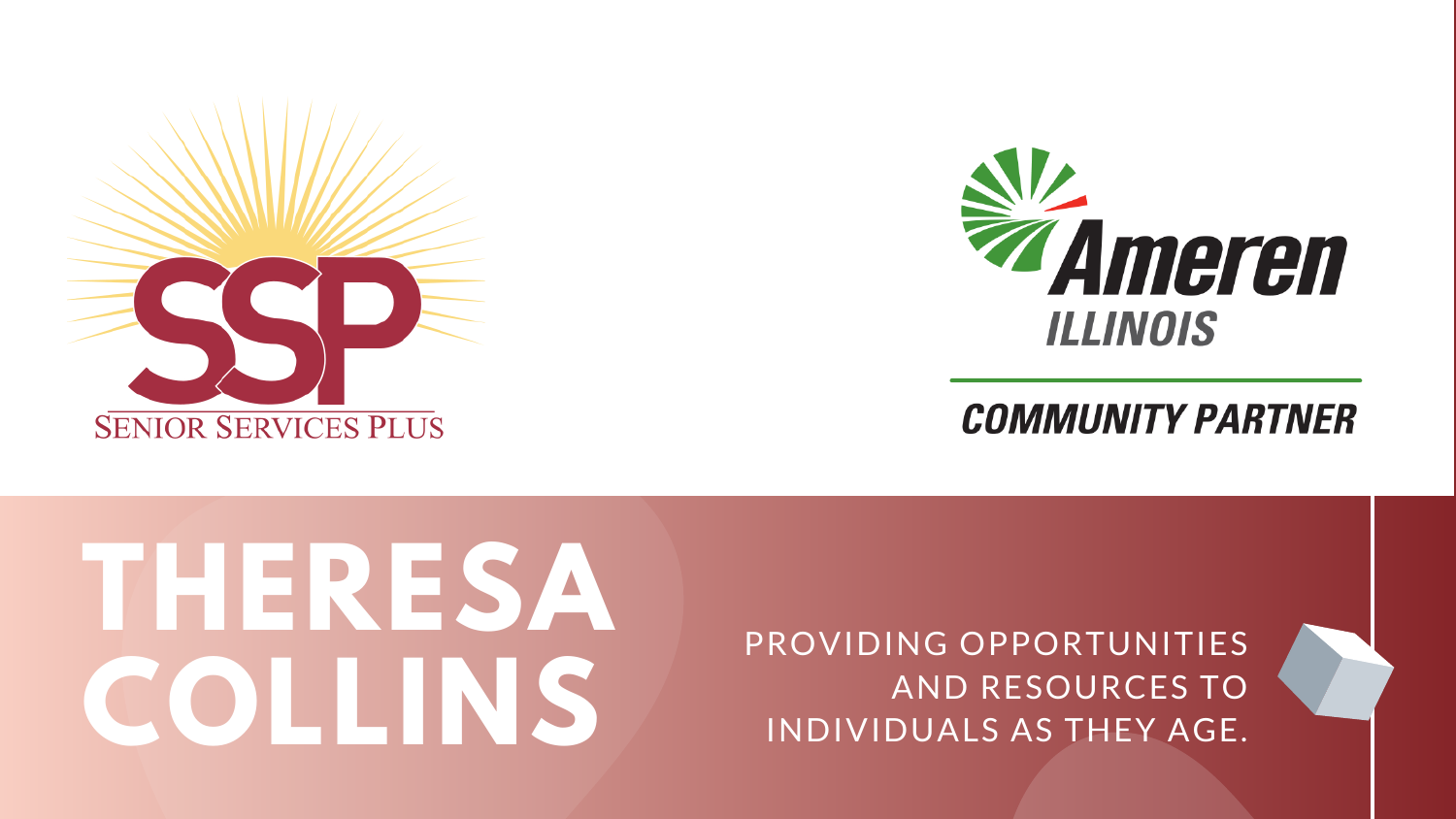• Keeping coils of an air conditioning system clean can do more to maintain operating efficiency and increase equipment life than any other preventive maintenance procedure. Door sweeps are an inexpensive way to eliminate light, odors, and sound that attract unwanted pests, and they can lower your energy costs.



#### **HVAC COIL CLEANING & DOOR SWEEPS The benefits of**

- -
	-
	-
	-
	- -
	-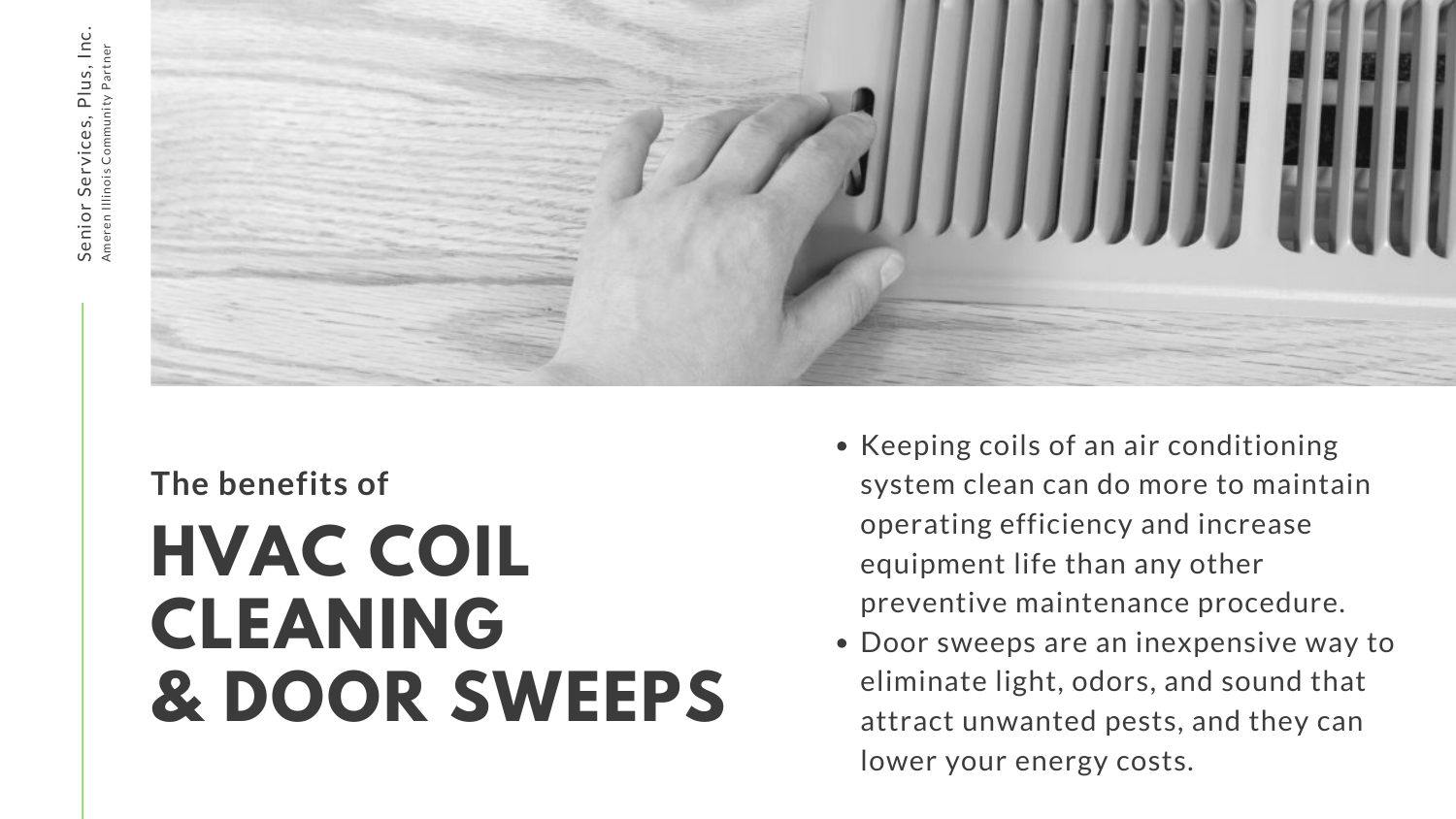#### **COIL CLEANING**

- Anything that insulates against heat transfer robs the system of its efficiency, ultimately increases operating cost, and increases the likelihood of equipment failure.
- . Just about everything that contacts the coil surface can have an insulating effect. Dirt, grease, dust, corrosion, cigarette smoke, and even bacteria and other microorganisms can act as an insulating barrier. All must be removed for the system to perform its function efficiently.